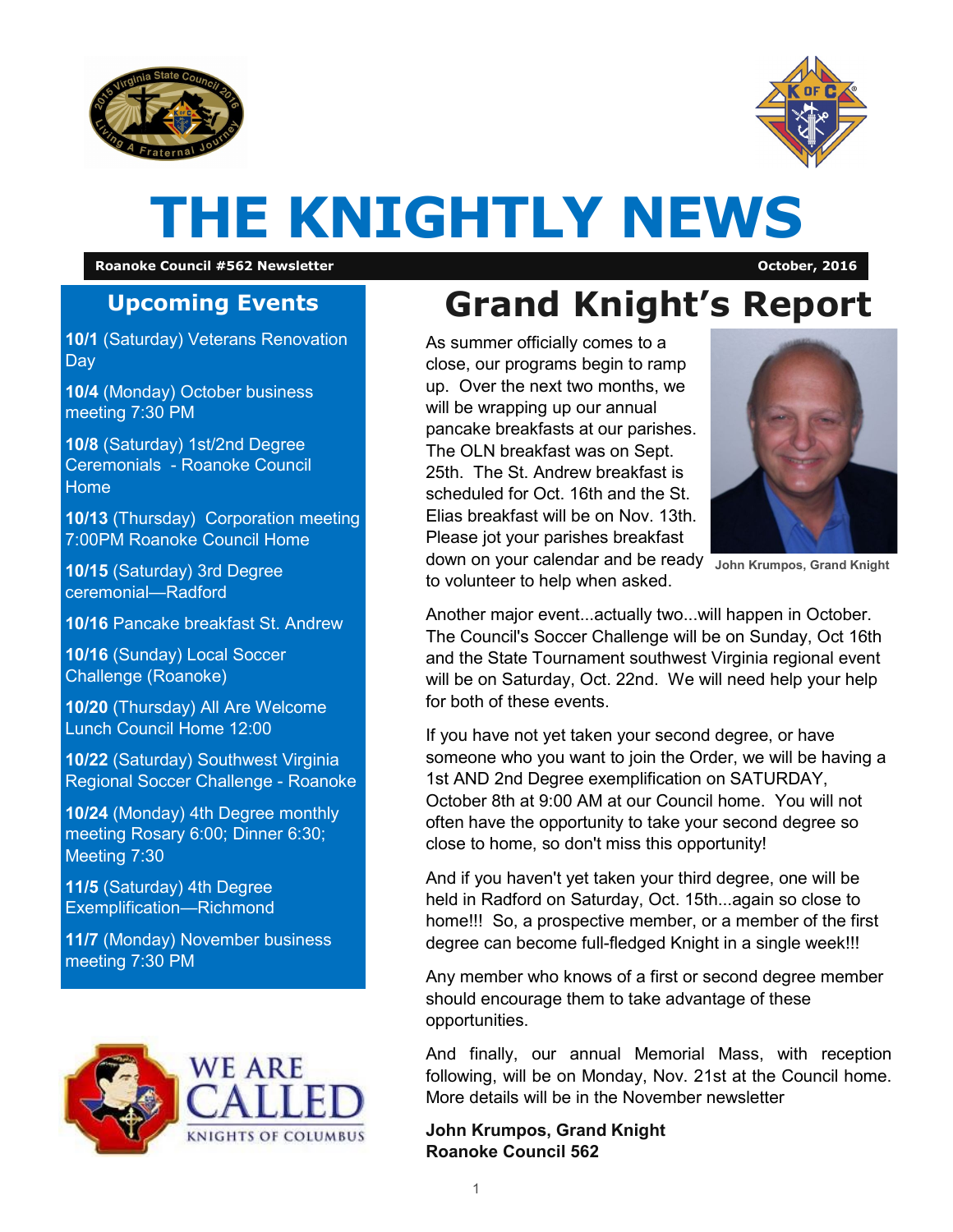### **September Business Meeting Highlights**

GK mentioned the passing of Charlie Vaughan, a 4 th degree member. Honor guard and prayers are requested.

Just completed the first mailing of the newsletter and the recipients included member and widow wives of former knights.

Welcome Michael Hopkins a new  $1<sup>st</sup>$  degree member from St Andrews and sponsored by Bobby Ellis

#### **Treasurer Report**

RAM House Donation 303.00; LOV Donation 250.00

#### **New Business**

Stephen Ratliff elected outside guard.

Fund Raiser to support Roanoke Catholic:

1. Purchased to formal dinner dance tickets to draw at an upcoming meeting (motion passed)

2. Pool family membership to donate (motion passed)

\$200 requested and approved for after school meal program. Purchase snacks at Kroger to donate to Breckenridge Middle School.

1st & 2nd Degree in Roanoke Saturday 10/8

Pancake Breakfast at OLN Sept 25<sup>th</sup> Sunday. Looking for Knights and men from OLN to help

Dale Hall: Family night out, Railyard Dogs Hockey Team. Oct-April, a fund raiser

Mike L: German Night, more to follow including meal and event details

3<sup>rd</sup> Thursday of the month luncheon, free will donation. Open to public. 12p-130p Last event was a success

#### **Community**

Don Feick, Kovar, Changes being made, logo change, more to come. With training and education on how to make Kovar more successful. In the past we have done Abuelos. We will begin these again soon.

Spaghetti Dinner and Movie Thursday 9/15 at 530pm to 700m, and movie at 700pm.

Celebrating Canonization of Mother Theresa put on by the Catholic Historical Museum of the Roanoke Valley. Portion of proceeds to Scholarships at Roanoke Catholic School.

Price is donation and take out is available. Call 556-7240.

#### **Youth**

Soccer Challenge events in October, boys and girls ages 9-14, several events upcoming

25 kicks on goal and highest score wins

1 event is 10/16 Sunday in Hollins area at 2:30, seeking volunteers, 2-5 people to help with registration and scoring

Regional Events will follow, Oct22nd, Rivers Edge 2-4p, 1-2 volunteers needed

Carl: Veterans Build Day upcoming, Sat 10/1, looking for a house captain, Michael Hopkins new member volunteered to be house captain and has to check calendar to be certain he can.

Will need training or guidance on process.

#### **4 th Degree Report**

Exemplification  $1<sup>st</sup>$  Saturday in November ( $5<sup>th</sup>$ ), Richmond Double Tree, \$70 fee, Includes banquet and fees

### **Upcoming Degree Exemplifications**

- October 8 (Saturday) 1st/2nd Degrees Roanoke—1st Degree 9:30 AM, 2nd Degree to follow.
- October 15 (Saturday) 3rd Degree St. Jude Radford (details TBA)
- November 5 (Saturday) 4th Degree Koger Center Richmond (details TBA). Contact any 4th Degree member for application and additional details..

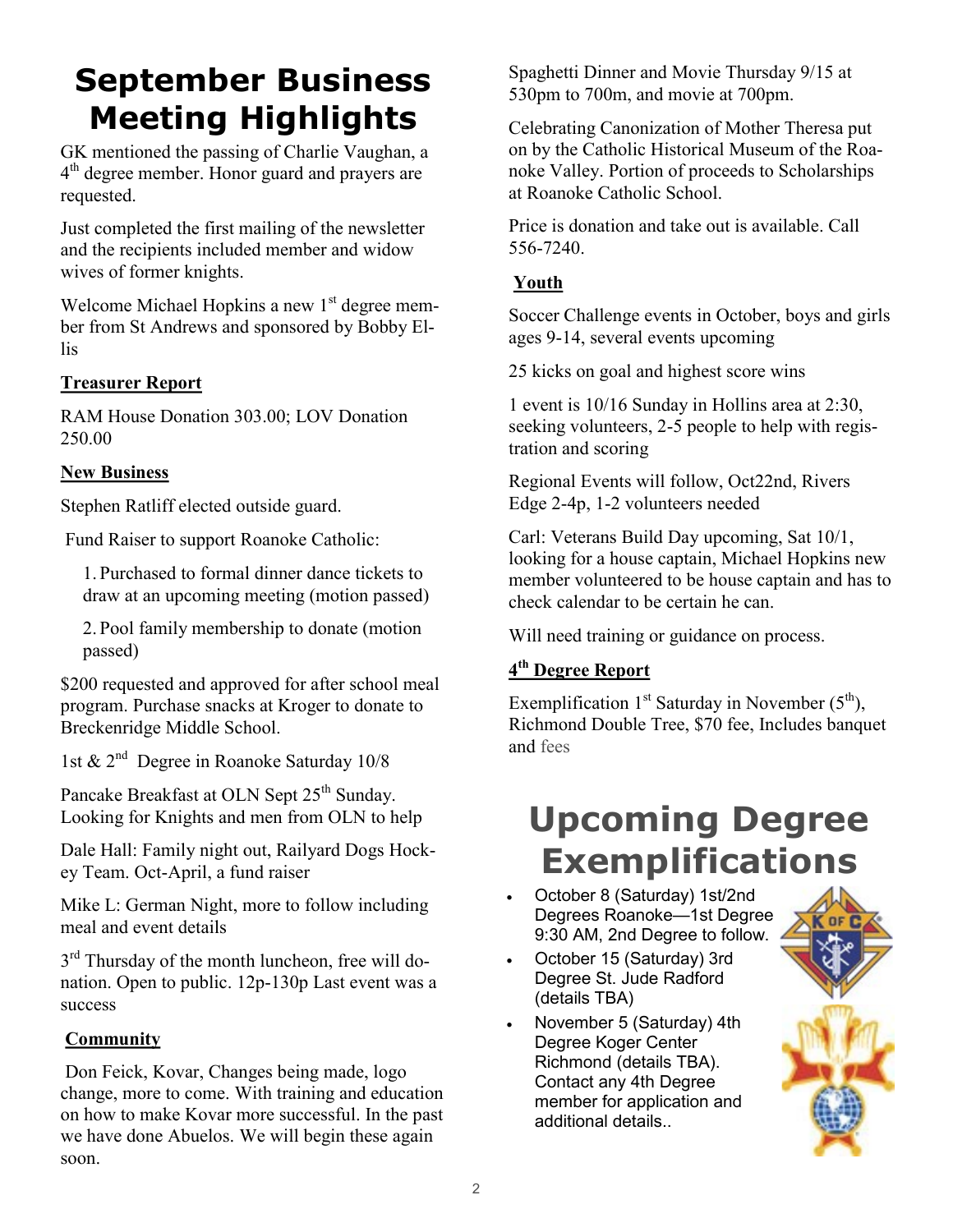### **Roanoke Council 562 Officers 2016-'17**

| <b>Grand Knight</b>                 | John Krumpos       | 540-960-1825 |
|-------------------------------------|--------------------|--------------|
| Dep. Grand Knight Glen Hall         |                    | 540-315-5616 |
| Chancellor                          | Roger Vest         | 540-774-8672 |
| Warden                              | Mark Johnson       | 540-344-7442 |
| Chaplain                            | (Vacant)           |              |
| Financial Secretary Michael Lazzuri |                    | 540-774-8482 |
| Treasurer                           | Joe Abbatello, Jr. | 540-989-6246 |
| Recorder                            | Rob Way            | 540-206-6898 |
| Advocate                            | Dale Hall          | 404-626-2972 |
| Inside Guard                        | Tom Huck           | 740-749-3018 |
| Outside Guard                       | (Vacant)           |              |
| Trustee, 3 Year                     | P.J. Lyons         | 540-562-8332 |
| Trustee, 2 Year                     | Bobby Ellis        | 540-366-5102 |
| Trustee, 1 Year                     | Jim Sullivan       | 540-74-7034  |
| Lecturer                            | Alex Nelson        | 540-774-5079 |

#### **In case of illness, need, or death, please notify one of the following:**

**Grand Knight John Krumpos 960-1825 Financial Secretary Mike Lazzuri 774-8482**

> **562 Council Home**  3136 Harris Street Roanoke, VA 24015 **Mail:** PO Box 20974 Roanoke, VA 24018

### **Disclaimer**

Opinions expressed in this publication are those of the authors and do not necessarily reflect those of Roanoke Council 562 or the Knights of Columbus.

### **Programs and Committees**

| Program Director          | (vacant)             |              |
|---------------------------|----------------------|--------------|
| Church Chairman           | Pat Reidy            | 540-725-8206 |
| <b>Community Chairman</b> | (vacant)             |              |
| Council Chairman          | <b>Glenn Hall</b>    | 540-315-5616 |
| <b>Family Chairman</b>    | Dale Hall            | 404-626-2972 |
| Pro-life                  | (vacant)             |              |
| Youth                     | <b>Brian Ripple</b>  | 540-776-8285 |
| <b>KOVAR</b>              | Don Feick            | 540-774-0187 |
| Membership                | Clyde Moak           | 540-797-7594 |
| Ceremonials               | <b>Rich Whitney</b>  | 443-465-7742 |
| Charity                   | <b>Bobby Ellis</b>   | 540-366-5102 |
|                           | Jim Sullivan         | 540-774-7034 |
|                           | Mike Lazzuri         | 540-774-8482 |
| Retention                 | <b>Bob Canfield</b>  | 540-774-7554 |
|                           | <b>Bobby Ellis</b>   | 540-366-5102 |
|                           | Jim Sullivan         | 540-774-7034 |
| Newsletter                | <b>Rich Whitney</b>  | 443-465-7742 |
| Publicist                 | <b>Bill Howard</b>   | 540-989-9399 |
| Scholarship               | <b>Bob Canfield</b>  | 540-774-7554 |
|                           | Karl Kleinhenz       | 540-397-4028 |
|                           | Joe Moses            | 540-389-0309 |
|                           | <b>Pat Patterson</b> | 540-890-7511 |
| KCIC, State               |                      |              |
| Co-chairman               | <b>Bob Canfield</b>  | 540-774-7554 |
| Co-chairman               | Karl Kleinhenz       | 540-397-4028 |
| Treasurer                 | <b>Randy Gatzke</b>  | 540-774-2946 |
| <b>KCIC, Council</b>      |                      |              |
| <b>St Andrew</b>          | <b>Chuck Hatcher</b> | 540-314-3360 |
| St Elias                  | Jim Donckers         | 540-345-3902 |
| <b>OLN</b>                | Rich Whitney         | 443-465-7742 |
| Kitchen                   | (vacant)             |              |
| Parish Reps               |                      |              |
| OLN                       | Don Feick            | 540-774-0187 |
| <b>St Andrew</b>          | PJ Lyons             | 540-562-8332 |
| <b>St Elias</b>           | Jim Donkers          | 540-345-3902 |

#### **Roanoke Knights of Columbus, Inc.**

| President    | Alex Nelson        | 540-774-5079 |
|--------------|--------------------|--------------|
| Chairman     | <b>Bobby Ellis</b> | 540-366-5102 |
| Treasure     | Joe Davis          | 540-524-0325 |
| Recorder     | Tom Brennan        | 540-772-2991 |
| House/rental | <b>Glenn Hall</b>  | 540-315-5616 |
| Clubroom     | PJ Lyons           | 540-562-8332 |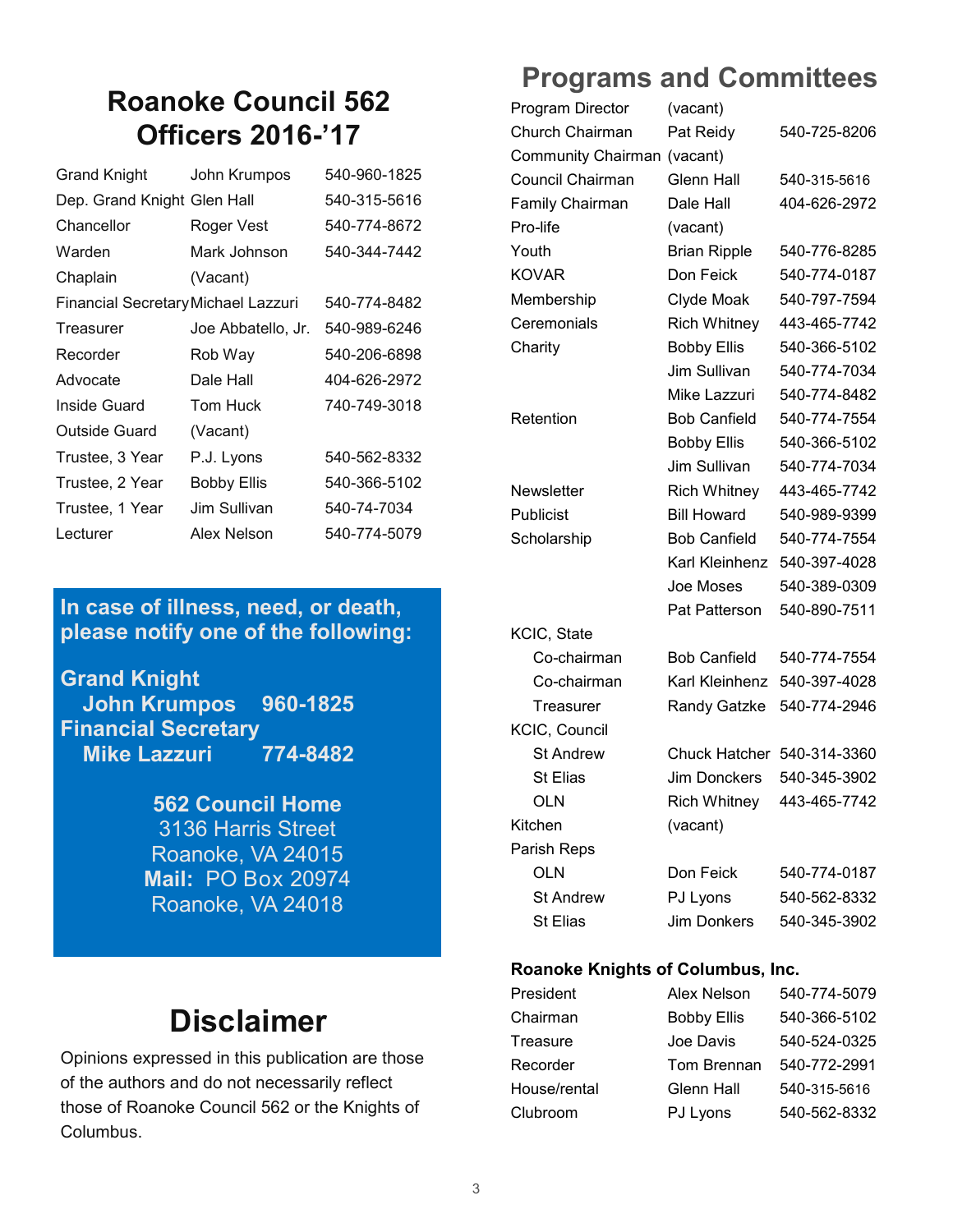# **In This Issue**

| Grand Knight's Report                   | Р1  |
|-----------------------------------------|-----|
| <b>Upcoming Events</b>                  | P 1 |
| September Meeting Highlights            | P 2 |
| <b>Upcoming Degree Exemplifications</b> | Ρ5  |
| <b>Officers and Committees</b>          | Р3  |
| In Case of Emergency                    | Р3  |
| In This Issue                           | P 4 |
| Keep Christ in Christmas                | P 4 |
| Soccer Challenge                        | P 4 |
| Pancake Breakfasts                      | P 4 |
| All Are Welcome Luncheon                | P 5 |
| Donate to VKCCI                         | Ρ5  |
| <b>Thanks from CHMRV</b>                | P 5 |
| <b>KOVAR Korner</b>                     | P 6 |
| <b>Veterans Renovation Day</b>          | P 6 |
| <b>Corporation Meetings</b>             | P 6 |
| Van Drivers needed at OLN               | P 6 |

### **Keep Christ in Christmas**

Our annual "Keep Christ in Christmas – Send Religious Christmas Cards" campaign will be starting again soon! Since 1989, Catholics in Virginia have sent over 4.4 million spiritual messages and have raised \$1.45 million for charity. Profits are used to fund college scholarships, support seminarians, and contribute to critical right-to-life endeavors.

Please plan to support this program by spending a few minutes after the mass you normally attend to promote this great program in your parish. See your local parish coordinator for more details:

St. Andrew Chuck Hatcher OLN Rich Whitney St. Elias Jim Donckers



# **Soccer Challenge**

The Knights of Columbus Soccer Challenge is a competition designed for boys and girls aged 9 through 14 to demonstrate the most basic of soccer skills – the penalty kick. Roanoke Council #562



will host both our council event and the regional event for the western part of the state.

The council's Soccer Challenge will be held on Sunday, October 16 from 2:30 p.m. to 5:00 p.m. at Lawrence Field which is located in North Roanoke at 872 Lee Hwy. Registration will open at 2:00 p.m. for participants. We are in need of volunteers to register participants and to serve as score keepers. Volunteers should arrive no later than 1:30 p.m.

The regional Soccer Challenge will be held on Saturday, October 22 from 2:00 p.m. to 4:00 p.m. at River's Edge Sports Complex located at 302 Wiley Drive in Roanoke. Registration will open at 1:30 p.m. for participants. In addition to help with registration and scoring, we also need volunteers who can help set up the two goals for scoring. Volunteers should arrive no later than 1:00 p.m.

We need  $6 - 8$  volunteers for each event to make this a fund competition for our youth. Knowledge of soccer play and rules is not required. If you can help at one or both of these events, please contact Brian Ripple at 776-8285 or [ripple562@aol.com.](mailto:ripple562@aol.com) 

### **Pancake Breakfasts**

The Council will host the second of its annual pancake breakfasts on Sunday, Oct. 16th at St. Andrew. All profits from these breakfasts are donated to the pastors' designated charity. Please come out and help us support this wonderful cause. The final break-



fast is scheduled for Nov. 13th at St. Elias.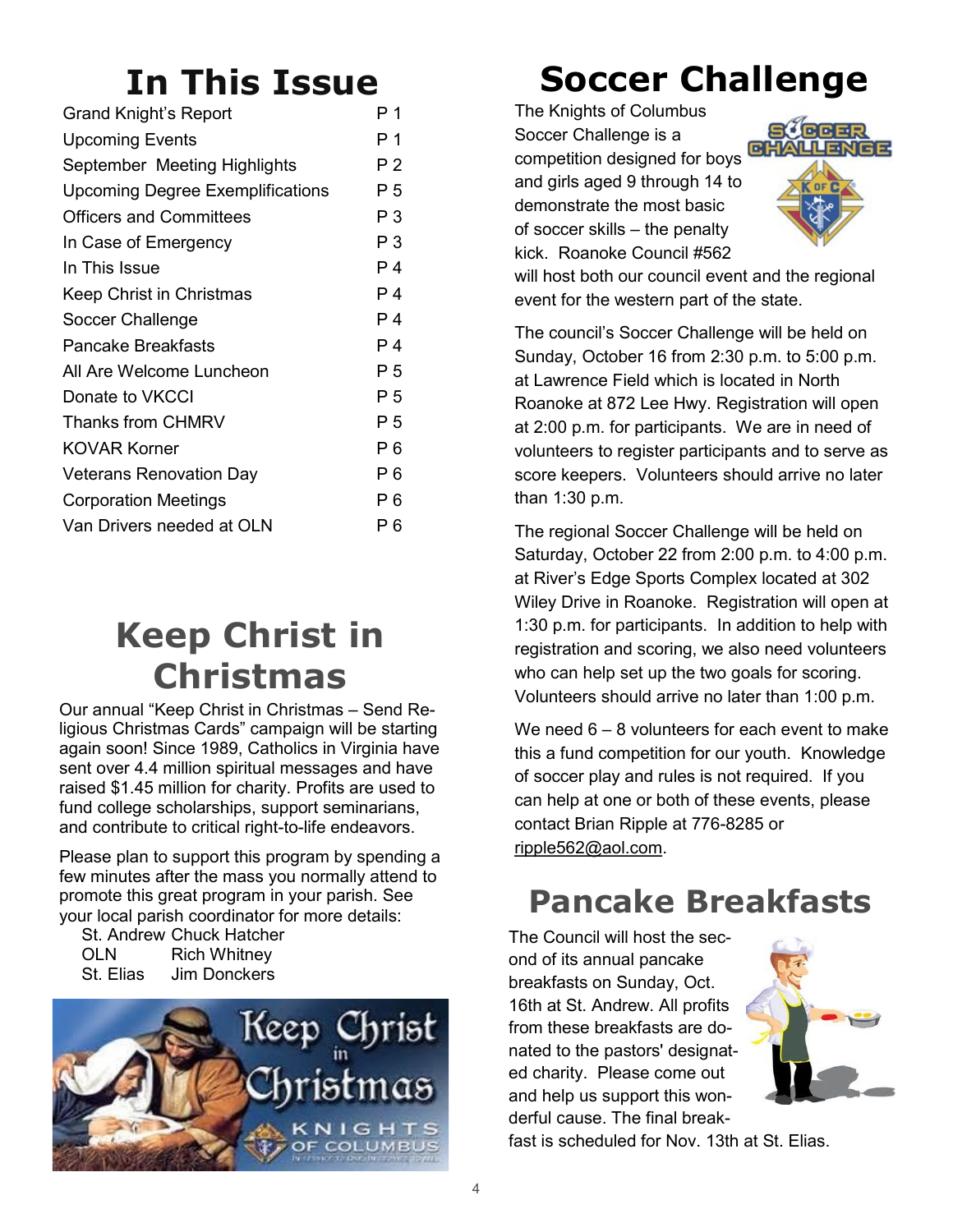### **All Are Welcome Luncheon Thursday October 20**

Fall is upon us and it is the month of October which brings thoughts of Ocktober Fest celebrations…. So with this in mind we have decided to have a nice German theme luncheon in the month of October this year.

Come join us and help us celebrate on Thursday, October 20. Lunch will start with appetizers of Beirocks (Beef and Cabbage Turnovers) followed by a main course of Rinderrouladen (Braised Stuffed Beef Rolls) with Red Cabbage and Apples and Kartoffelpuffer (German Potato Pancakes) and a dessert of Schwarzwalder (Black Forest Cherry Cake).

Luncheon is served at the Knights of Columbus Home at noon. Doors open at 11:30 am. Feel free to stay on after lunch and play games if you wish. Everyone is welcome. You do not have to be a Knight or a member of the council. Bring

friends and enjoy lunch with us.

There is no charge for the lunch, however, if you wish to make a donation you are welcome to do so





### **Donate to VKCCI It's Easy and Fully Tax Deductible!**

As you prepare to make your end of tax year donations, please consider VKCCI. VKCCI is a tax exempt charity corporation under 501(c) (3) of the U.S. Tax Code. Contributions by check, made payable to **VKCCI,** should be mailed to:

Ronald P. Gorman, PSD, Treasurer Virginia Knights of Columbus Charities, Inc. 116 Meredith Way,

Newport News, VA 23606-1160. Contributions can also be made by credit card by visiting the Virginia State Council website at www.vakofc.org, clicking on the blue **VKCCI Donations** button on the right side of the home page, and completing your transaction. All major credit cards are accepted.



### **Thanks from CHMRV**

The Catholic Historical Museum would like to thank all who attended our spaghetti dinner and movie tribute to Saint Mother Teresa on September 15th. Both the food and movie were well received by all. The Museum appreciates your support.

Karl Kleinhenz President, CHMRV